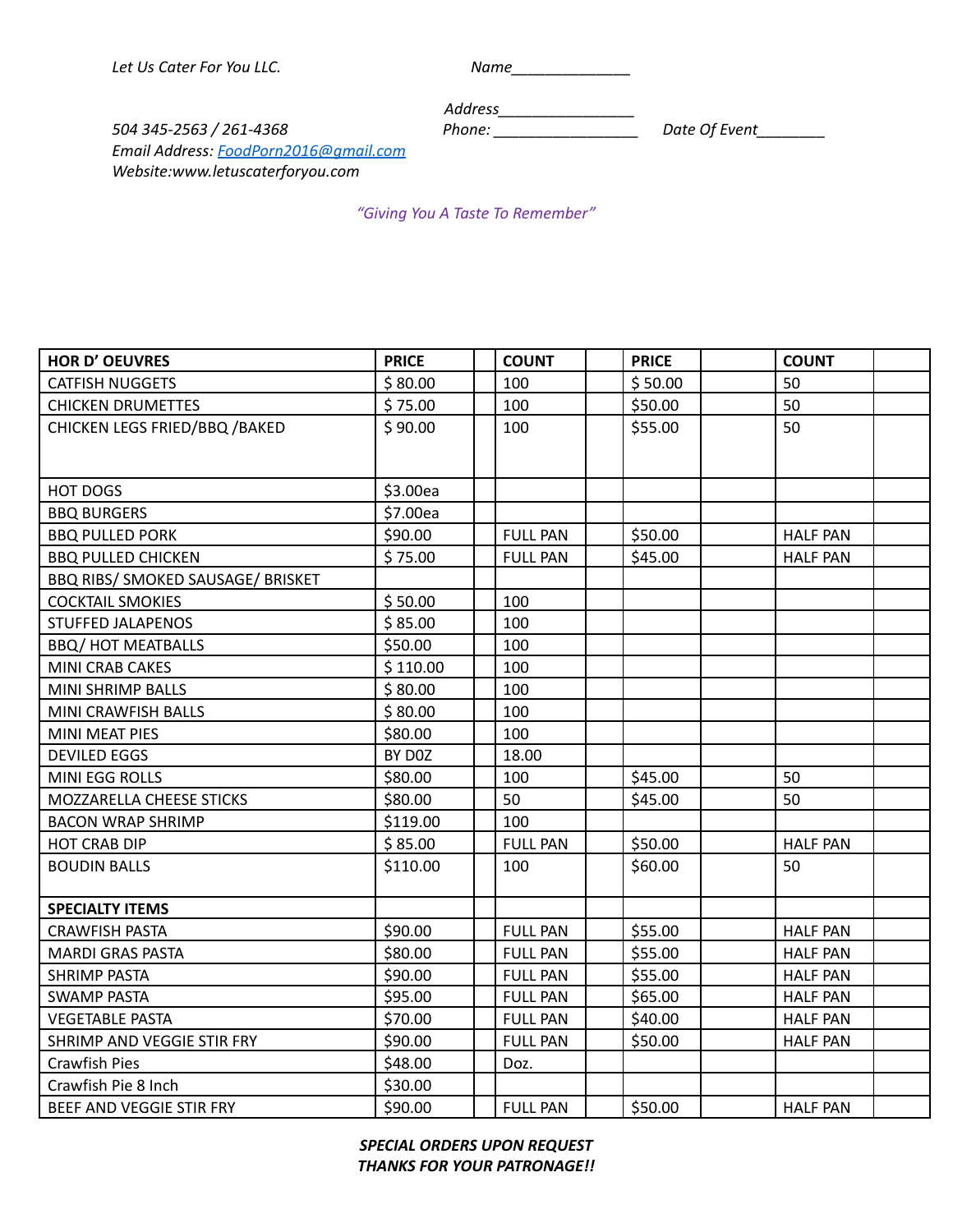| Name |  |
|------|--|
|------|--|

*Address\_\_\_\_\_\_\_\_\_\_\_\_\_\_\_\_*

*504 345-2563 / 261-4368 Phone: \_\_\_\_\_\_\_\_\_\_\_\_\_\_\_\_\_ Date Of Event\_\_\_\_\_\_\_\_ Email Address: [FoodPorn2016@gmail.com](mailto:FoodPorn2016@gmail.com) Website:www.letuscaterforyou.com*

## *"Giving You A Taste To Remember"*

| MAC AND CHEESE                              | \$80.00    | <b>FULL PAN</b> | \$45.00 | <b>HALF PAN</b> |
|---------------------------------------------|------------|-----------------|---------|-----------------|
| <b>CHICKEN PASTA</b>                        | \$80.00    | <b>FULL PAN</b> | \$55.00 | <b>HALF PAN</b> |
| <b>JAMBALAYA</b>                            | \$80.00    | <b>FULL PAN</b> | \$55.00 | <b>HALF PAN</b> |
| <b>DIRTY RICE</b>                           | \$80.00    | <b>FULL PAN</b> | \$55.00 | <b>HALF PAN</b> |
| <b>SHRIMP FRIED RICE</b>                    | \$85.00    | <b>FULL PAN</b> | \$60.00 | <b>HALF PAN</b> |
| COLESLAW                                    | \$55.00    | <b>FULL PAN</b> | \$30.00 | <b>HALF PAN</b> |
| POTATO SALAD                                | \$60.00    | <b>FULL PAN</b> | \$40.00 | <b>HALF PAN</b> |
| <b>GARDEN SALAD</b>                         | \$45.00    | LG. BOWL        | \$25.00 | <b>SM BOWL</b>  |
| SPICY CRAWFISH QUESO'                       | \$80.00    | <b>FULL PAN</b> | \$50.00 | <b>HALF PAN</b> |
| SPINACH & ARTICHOKE DIP                     | \$70.00    | <b>FULL PAN</b> | \$40.00 | <b>HALF PAN</b> |
| <b>ROTEL DIP</b>                            | \$60.00    | <b>FULL PAN</b> | \$35.00 | <b>HALF-PAN</b> |
| <b>SWAMP DIP</b>                            | \$125.00   | <b>FULL PAN</b> | \$75.00 | <b>HALF PAN</b> |
| SHRIMP SALAD W/ CRACKERS                    | \$45.00    | <b>QUART</b>    | \$90.00 | <b>HALF GAL</b> |
|                                             |            |                 |         |                 |
| <b>CHICKEN SALAD W/CRACKERS</b>             | \$40.00    | <b>QUART</b>    | \$80.00 | <b>HALF GAL</b> |
| HOT CRAB DIP W/CRACKERS                     | \$45.00    | <b>QUART</b>    | \$95.00 | <b>HALF GAL</b> |
| <b>BBQ BAKED BEANS</b>                      | \$50.00    | <b>GALLON</b>   |         |                 |
| <b>RED BEANS AND RICE</b>                   | \$50.00    | <b>GALLON</b>   |         |                 |
| SEAFOOD GUMBO                               | \$85.00    | <b>GALLON</b>   |         |                 |
| CRAB AND CORN BISQUE                        | \$60.00    | <b>GALLON</b>   |         |                 |
| CHICKEN AND SAUSAGE GUMBO                   | \$60.00    | <b>GALLON</b>   |         |                 |
| SMOTHERED CABBAGE                           | \$50.00    | <b>GALLON</b>   |         |                 |
| <b>MUSTARD GREENS</b>                       | \$50.00    | <b>GALLON</b>   |         |                 |
| <b>GRILLED ASPARAGUS</b>                    | \$60.00    | <b>FULL PAN</b> | \$40.00 | <b>HALF PAN</b> |
| HOMESTYLE GREEN BEANS                       | \$45.00    | <b>GALLON</b>   |         |                 |
| <b>GARLIC NEW POTATOES/ MASHED POTATOES</b> | \$75.00    | <b>FULL PAN</b> |         |                 |
| <b>VEGETABLE STIR FRY</b>                   | \$60.00    | <b>FULL PAN</b> | \$40.00 | <b>HALF PAN</b> |
| <b>SEAFOOD STUFFED PEPPERS</b>              | \$7.00 EA. |                 |         |                 |
| <b>STUFFED SHRIMP</b>                       | \$7.00 EA  |                 |         |                 |
| <b>BACON WRAPPED SHRIMP</b>                 | \$119.00   | 100             |         |                 |
| <b>BBQ SHRIMP</b>                           | \$125.00   | <b>FULL PAN</b> |         |                 |
| <b>PARTY TRAYS</b>                          |            |                 |         |                 |
| <b>FRUIT</b>                                | \$60.00    | LARGE           | \$45.00 | SMALL           |
| <b>VEGTABLE</b>                             | \$55.00    | LARGE           | \$40.00 | SMALL           |
| <b>CHEESE</b>                               | \$60.00    | LARGE           | \$45.00 | SMALL           |
| <b>FINGER SANDWICHES</b>                    |            |                 |         |                 |
| <b>ASSORTED SANDWICHES</b>                  | \$60.00    | 100             | \$40.00 | 50              |
| ASSORTED MEAT AND CHEESE TRAY               | \$80.00    | LARGE           | \$45.00 | SMALL           |
|                                             |            |                 |         |                 |